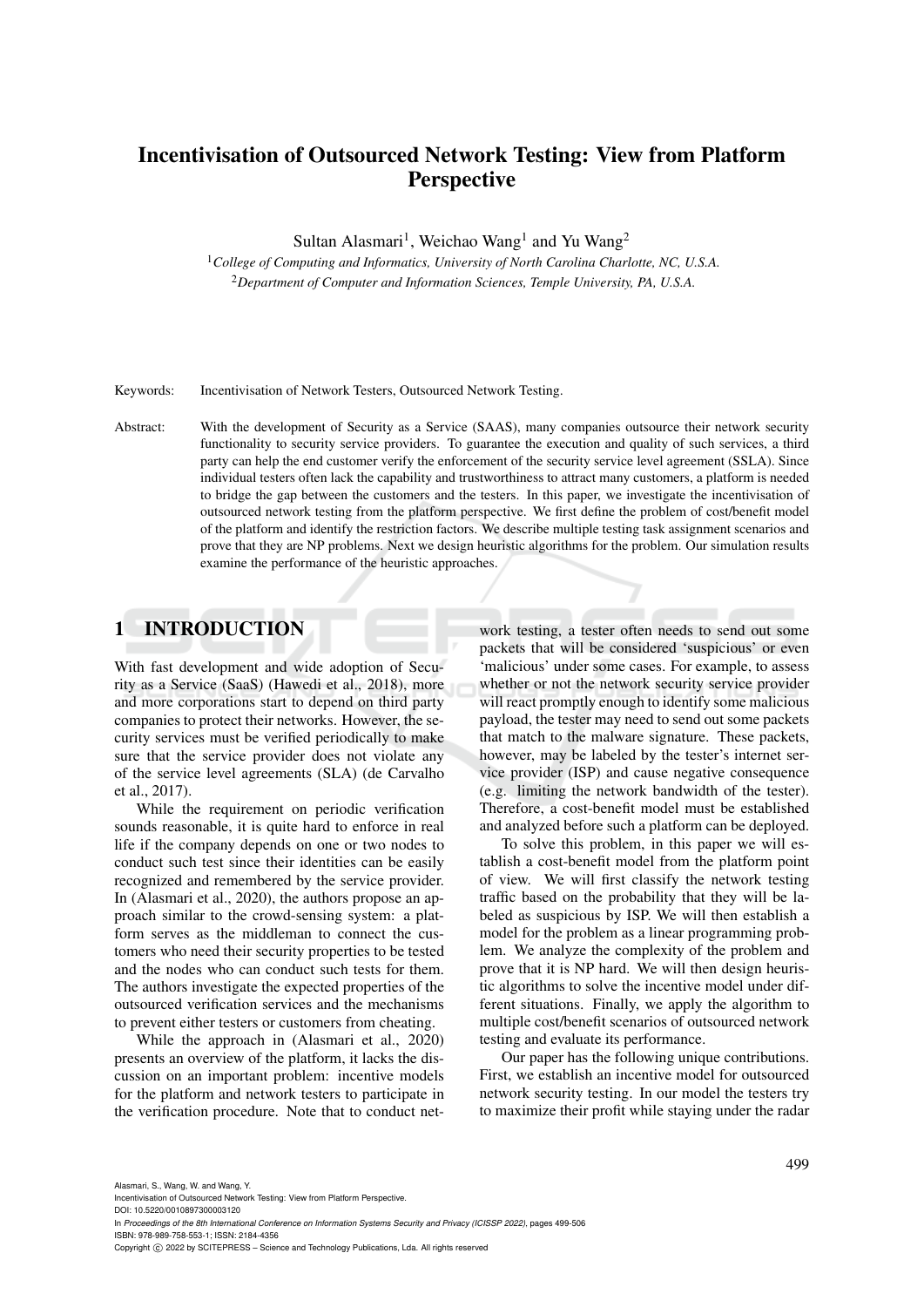of network security monitors. Second, we model the problem as a linear programming problem and show that it is equivalent to variations of the knapsack problem. We then design heuristic algorithms to solve the problem. Third, we apply our algorithms to multiple network testing scenarios and show that the outputs of the algorithms can explain the potential policies of the platform very well.

The remainder of the paper is organized as follows. In Section 2, we describe related work. In Section 3, we first discuss the differences between our incentive problem and several problems that also demand incentive models. We then use a linear programming model to characterize the problem and prove that it is an NP problem. We present several heuristic algorithms to solve it. Section 4 presents the quantitative evaluation results. Finally, Section 5 concludes the paper.

# 2 RELATED WORK

In this part, we will describe the state-of-the-art research in several directions from which we can benefit. We are especially interested in the outsourced security services, their enforcement, and incentive models in other domains that we can refer to. For Security-as-a-Service (SaaS), researchers have conducted a lot of efforts to use Service Level Agreement (SLA) to define the criteria of evaluation. For example, the EU researchers built the framework SPECS (Rak et al., 2013) and the project MUSA (Rios et al., 2016) that allowed users to prepare, negotiate, implement, and remediate security SLAs. The efforts in (Casola et al., 2020) try to embed security into the system from the design phase. In (Hawedi et al., 2018), the authors designed a different approach. They embed a lightweight IDS system at the cloud provider and allow the tenants to configure their own rules in the IDS for their VM. This approach provides a certain level of flexibility to users who have security expertise.

There are efforts in which the security provider allows end customers to participate in the configuration of security measures. For example, in (Casola et al., 2017), end users can propose security objectives and the provider will determine and allocate resources to satisfy the needs. Example approaches are built to measure parameters for network security (Wonjiga et al., 2019a) and data integrity (Wonjiga et al., 2019b). A similar approach is to standardize the interfaces to the network security functions (NSF) in network function virtualization environments (Hyun et al., 2018). The definition and enforcement of security SLAs also benefit from the advances in the new techniques such as AI and smart contract. For example, in (Wonjiga et al., 2019b), researchers applied blockchain to data integrity protection so that both end users and cloud providers can verify the results.

Incentive models have been widely used to promote participation in the activities such as crowdsourcing, crowdsensing (Khan et al., 2019), and next generation wireless networks. Compared to these models, our application scenario has some unique properties. Sending out 'suspicious traffic' to conduct network security tests may lead to identification and disconnection by ISP, thus leading to long term negative impacts. The only scenarios we can find that share the properties are the financial incentives for clinical trials of treatment for infectious diseases (Paul et al., 2021). Here the volunteers will receive cash rewards for being contacting with infectious diseases and testing new medicines. They trade the short term incentives for the potential of long term diseases.

# 3 INCENTIVISATION OF OUTSOURCED NETWORK TESTING

In this section, we will present the details of the incentive model the platform can use to attract more nodes to participate in the network security services as testers. We will first discuss the assumed scenarios and the functionality of different parties in the system. We will then present the cost and payment from both the platform's and tester's point of view. The incentivization model will then be formally defined as a linear programming problem with constraints. Our analysis will show that the problem is NP hard and heuristic approaches must be designed.

## 3.1 System Assumptions

Figure 1 shows the application scenario. We assume that an end user  $u$  uses the network security services provided by *s*. *u* wants to use a third party to verify whether or not *s* is satisfying the security service level agreement (SSLA). Therefore, it resolves to the network security service testing platform *P*. To simplify the scenario, we assume that *u* carefully crafts a group of packets and asks *P* to conduct the test. To prevent *s* from recognizing the source address of *P* and the testing traffic, *P* can recruit a group of *testers* to conduct the test. The test results can then be shared with *u*.

From the platform perspective, the overall operations must be profitable to make the business sustain-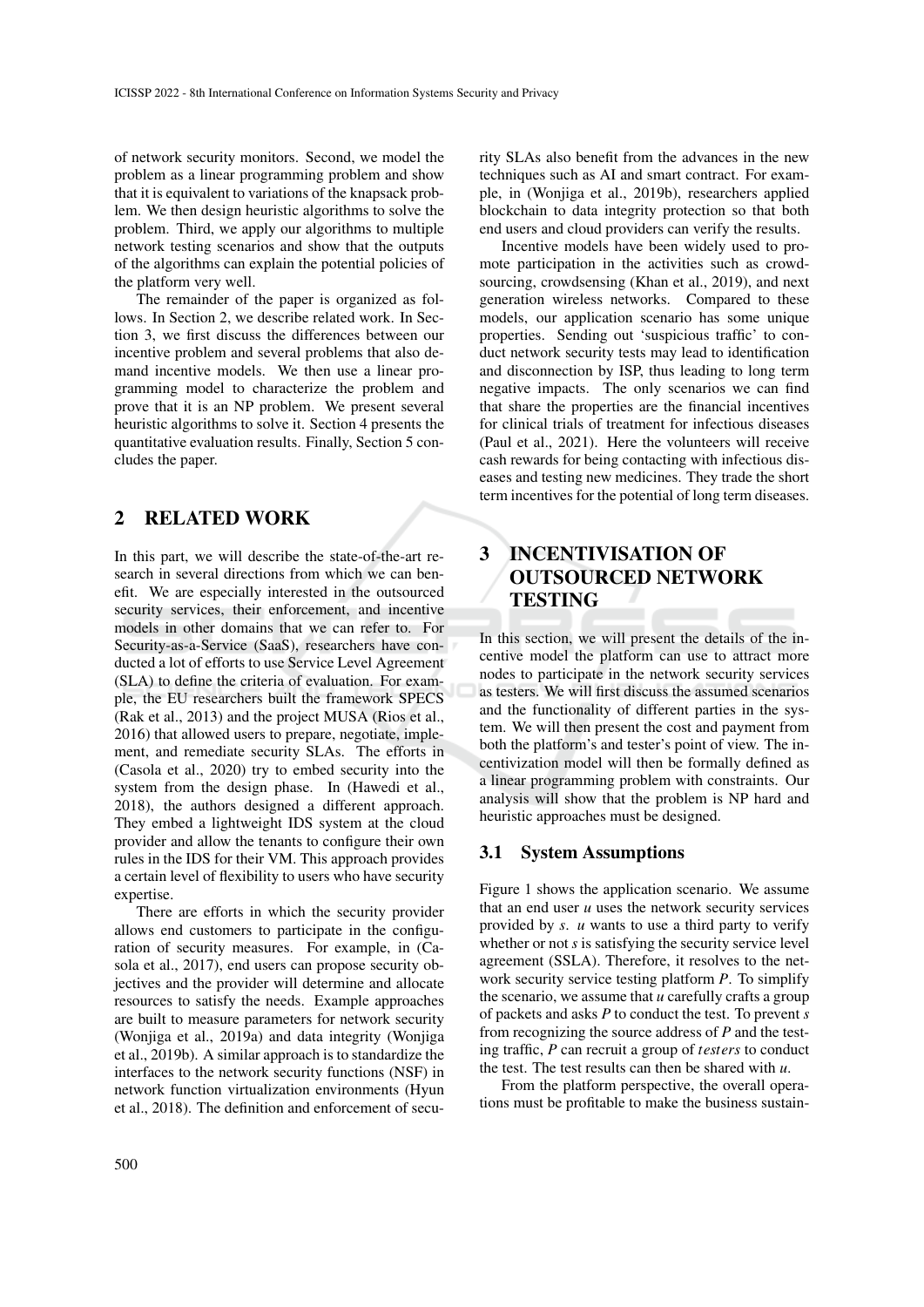

Figure 1: Application scenarios of the proposed approach.

able. For example, *P* will charge service fees from the user *u* and have to pay the testers correspondingly. Note that different testers may charge different fees to *P* because of the network service cost and security setup. While it is not necessarily true for *P* to make a profit on every request, in the long term it needs to make sure that (\$income - \$cost) is positive.

Different from the crowd-sensing or crowdsourcing scenarios (Khan et al., 2019; Zhao et al., 2021) in which the participants use valuable resources such as time and battery power to accomplish tasks, the costs of network testers are usually caused by other factors. For example, many ISPs will monitor the network traffic for potential attack detection. Once a malicious or suspicious node is detected, the ISP may restrict its network bandwidth or sometimes directly disable the services. From this point of view, the testers are risking their network availability to participate in the services.

Because of the complexity of the ISP network monitoring and restriction policies, in this paper we adopt the model presented in (Desai, 2012). Here we classify the testing packets into three categories based on their sensitivity to security policies: low, middle, and high (our model could support more fine grained classification). For each node *i*, within a time period, the node can send out at most  $R_{i,low}$ ,  $R_{i,mid}$ , and  $R_{i,hi}$ packets at the low, medium, and high sensitivity levels, respectively, if it wants to avoid any restrictions by the ISP. Therefore, *P* must consider such restrictions when assigning tasks to the tester. Table 1 summarizes the symbols we use in this paper.

## 3.2 Working Procedure and the Cost **Model**

In this section, we will describe the working procedure of the platform and establish the cost model so that we can analyze the complexity of the overall problem.

**Step 1:** User  $u_i$  will submit a network testing request to platform  $P$  that consists of  $(H_{ui}$  high,  $M_{ui}$  middle, and *Lui* low) sensitivity packets. The user agrees to

pay  $(H_{ui} * BP_h + M_{ui} * BP_m + L_{ui} * BP_l)$  to the platform; Step 2: Platform *P* will assign the testing request to one or multiple testers. Note that different criteria and restrictions may need to be considered during this procedure. Here the platform needs to consider both its base price charge upon the user  $u_i$  and the price that it needs to pay to the tester to balance the book; Step 3: The network testing will be conducted. Once the testing operations are accomplished, each party will pay the fee as the agreed amount. This request is complete.

#### 3.2.1 Task Assignment Method 1

In this task assignment method, we assume that each testing request needs to be assigned to a single tester. Therefore, we can formally define the problem as:

maximize: 
$$
\sum_{i=1}^{|G|} \sum_{j=1}^{|J|} X_{i,j} (H_i * (BP_n - P_{j,h}) +
$$

$$
M_i * (BP_m - P_{j,m}) + L_i * (BP_l - P_{j,l}))
$$
subject to: 
$$
\sum_{i=1}^{|G|} X_{i,j} * H_i \le R_{j,h}, X_{i,j} \in \{0, 1\}, j = 1 \text{ to } |J|
$$

$$
\sum_{i=1}^{|G|} X_{i,j} * M_i \le R_{j,m}, X_{i,j} \in \{0, 1\}, j = 1 \text{ to } |J|
$$

$$
\sum_{i=1}^{|G|} X_{i,j} * L_i \le R_{j,l}, X_{i,j} \in \{0, 1\}, j = 1 \text{ to } |J|
$$

$$
\sum_{i=1}^{|J|} X_{i,j} = 1, i = 1 \text{ to } |G|
$$

Here the objective is to maximize the profit of the platform by assigning the testing requests to testers. While *P* has uniform price rules for different types of testing traffic, each tester could charge different prices for the same type of packets since they need to consider the network costs. The profit *P* collects is determined by the difference between the two prices and the number of packets. At the same time, since a testing request can be assigned to only one tester, the total numbers of high, middle, and low sensitivity packets assigned to each tester must be within its limits. Here  $X_{i,j}$  represents whether or not the requests  $G_i$  is assigned to tester *j*. The last constraint shows that each task is assigned to only one tester.

#### Complexity Analysis

From the definition of the problem, we can see that it is related to the knapsack problem. Here each tester's packet limits are the knapsacks' capacity while the testing requests are the items. We have proven the following theorem.

Theorem 1: Assignment method 1 is an NP-complete problem.

Proof: A special case of this problem is equivalent to the subset knapsack problem.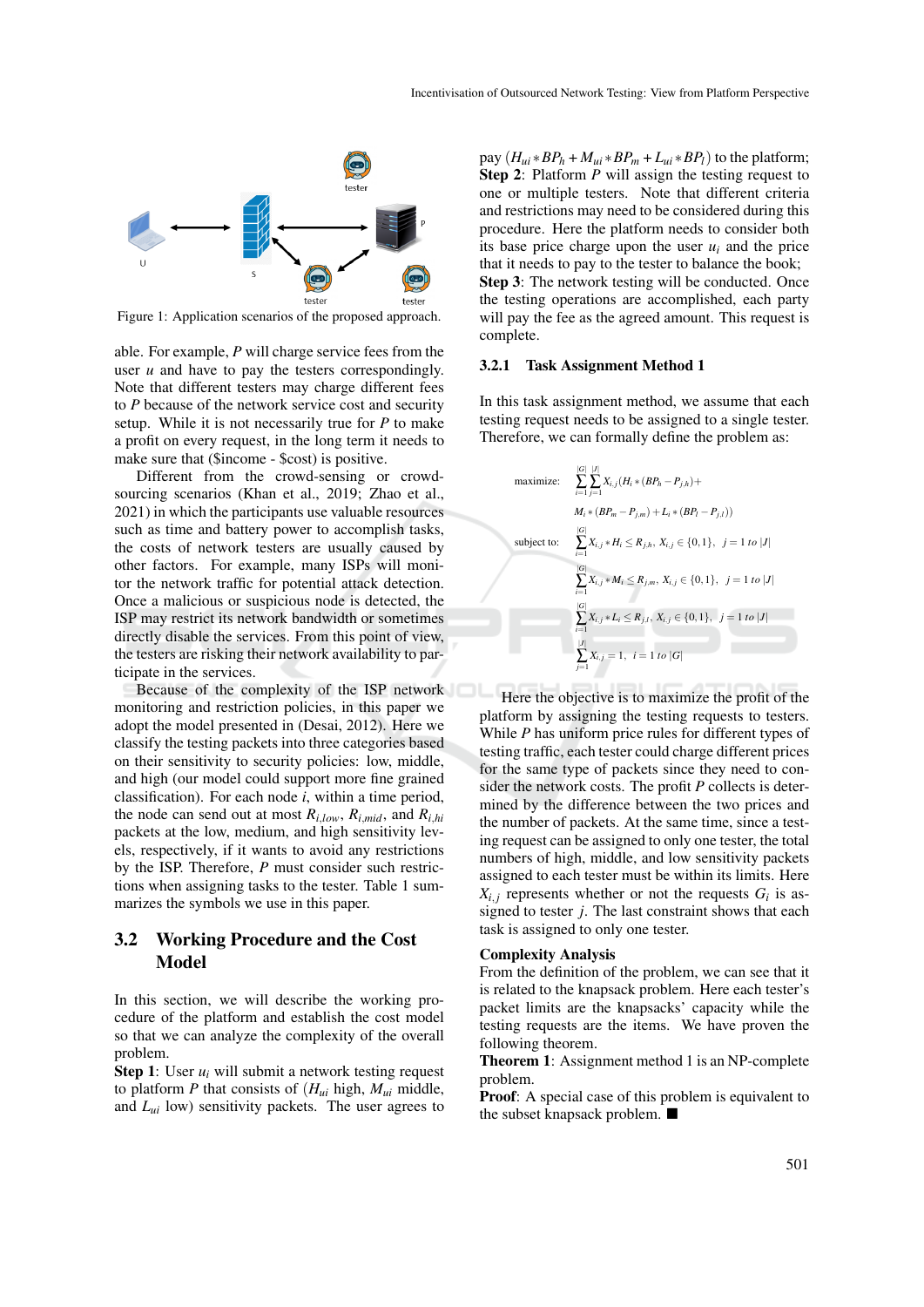| P                                        | platform that provides testing services                                                  |
|------------------------------------------|------------------------------------------------------------------------------------------|
| $T_i$                                    | <i>j</i> th tester that conducts testing services                                        |
| $U_i$                                    | <i>ith</i> user that demands testing services                                            |
| $BP_h$ , $BP_m$ , $BP_l$                 | base price $P$ charges for each high, mid, and low sensitivity packet                    |
| $G_i(H_i, M_i, L_i)$                     | <i>i</i> th network testing request with $H_i$ high, $M_i$ middle, and $L_i$ low packets |
| $P_{j,l}, P_{j,m},$ and $P_{j,h}$        | price tester <i>j</i> charges for sending a low, middle and high sensitivity packet      |
| $R_{j,l}, R_{j,m}, \text{ and } R_{j,h}$ | the limits of low, middle, and high sensitivity packet tester $j$ can send out           |
| $X_{i,j}$                                | whether or not we assign request $G_i$ to tester j                                       |
| $Y_{i,j,H}$                              | # of high sensitivity packets of $G_i$ assigned to $T_i$ (same for mid and low)          |
| G                                        | the set of network testing requests                                                      |
|                                          | the set of network testers                                                               |

#### 3.2.2 Task Assignment Method 2

In this task assignment method, we assume that a testing request can be assigned to multiple testers to jointly accomplish the task. Note that the whole request must be satisfied. In other words, we will not serve only a part of the request. Under this case, the assignment procedure could become more complicated since we can draw the packet capacity from different sources. As long as the remaining capacity of high, middle, and low sensitivity packets is enough for the request, we can satisfy the request.

From the first sight, it seems that this problem can be solved with a greedy algorithm, e.g., always assign the request to the tester that charges the lowest price for a category of the packets. The greedy approach, however, may leave a part of the testing capacity unusable, thus leading to a low profit for *P*.

Below we show the formal definition of the problem. Here we can assign a request to multiple testers as long as all of the testing packets are covered.  $Y_{i,j,H}$ represents the number of high sensitivity packets of request  $G_i$  that are assigned to tester  $T_j$ . Another restriction is the total number of high (middle, or low) sensitivity packets that are assigned to a tester is within her limit.

maximize: 
$$
\sum_{i=1}^{|G|} \sum_{j=1}^{|J|} (Y_{i,j,H} * (BP_h - P_{j,h}) + Y_{i,j,M} * (BP_m - P_{j,m}) + Y_{i,j,L} * (BP_l - P_{j,l}))
$$
  
\nsubject to: 
$$
\sum_{i=1}^{|G|} Y_{i,j,H} \le R_{j,h}, \quad j = 1 \text{ to } |J|
$$

$$
\sum_{i=1}^{|G|} Y_{i,j,M} \le R_{j,m}, \quad j = 1 \text{ to } |J|
$$

$$
\sum_{i=1}^{|G|} Y_{i,j,L} \le R_{j,l}, \quad j = 1 \text{ to } |J|
$$

$$
\sum_{j=1}^{|J|} Y_{i,j,H} = H_i, \quad i = 1 \text{ to } |G|
$$

$$
\sum_{j=1}^{|J|} Y_{i,j,M} = M_i, \quad i = 1 \text{ to } |G|
$$

# $\sum_{j=1}^{|J|} Y_{i,j,L} = L_i$ ,  $i = 1$  *to*  $|G|$

#### Complexity Analysis

Since now a single testing request can be assigned to multiple testers, it is different from the scenario that we discussed in Section 3.2.1. Now the testing capacity of different nodes can actually be merged together to form a large pool. Please note that since each tester may have different capacities in high, middle, and low sensitivity packets, their sums are also different. At the same time, each tester has its own price policy of the testing packets.

Since the testing capacity can be merged to form a large pool, we have a variant of the multi-dimensional knapsack problem (Laabadi et al., 2018). Here the profit of satisfying a single testing request is not a constant since each tester has its own price policy. We have proven that this variant is still an NP-hard problem.

Theorem 2: Assignment method 2 is an NP-hard problem.

Proof: A special case of this problem is equivalent to the general multidimensional knapsack problem. ■

## 3.3 Heuristic Algorithms

In this section we will discuss some heuristic algorithms for the task assignment problem. Depending on whether or not a testing request can be assigned to multiple testers, we investigate two different approaches.

The first heuristic algorithm we present is a variation of the Primal Effective Capacity Heuristic (PECH) mechanism for the general MDKP (Akcay et al., 2007) problem. Specifically, it is a greedy algorithm for the Task Assignment Method 1. Here we assume that a task must be assigned to a single tester. Since each tester adopts its own price model, the profit that *P* can collect from accomplishing the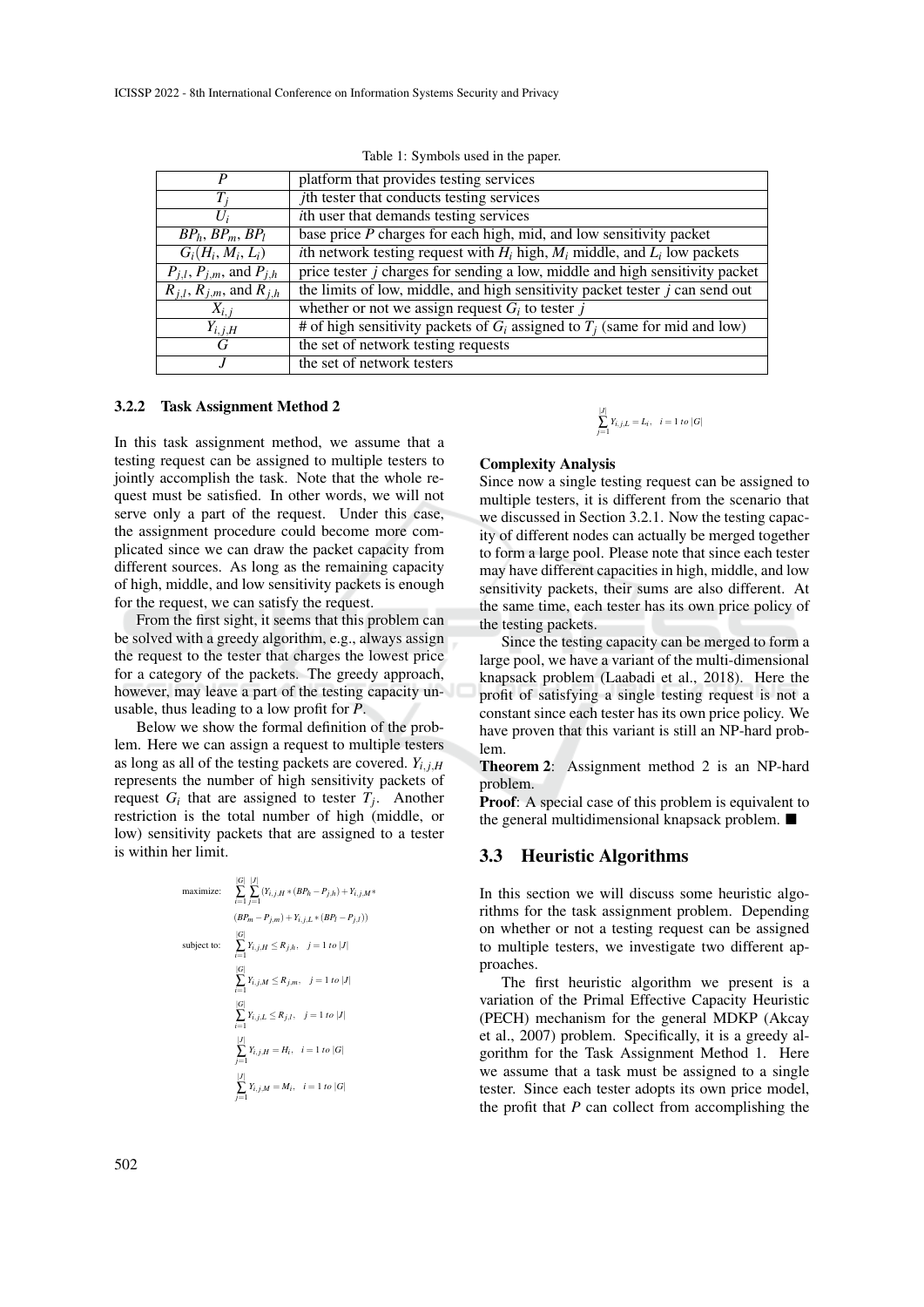task depends on the assigned tester. Since the platform needs to select one task from all the unassigned network testing requests, the selection method could directly impact the final result. Several examples of the selection criteria include: (1) first come first serve; (2) fit as many requests as possible to the testing capacity; or (3) randomly choose a task.

Another criteria of tester assignment is the packet capacity usage of different categories. Since we assign a whole request to one tester, we try to use the packet capacities in a balanced way to avoid the situations in which a certain type of packet capacity is used up while for other types a plenty of capacity is remained. Under this case, we will assign a request to a tester that will create the least imbalance in its remaining capacities after satisfying the request. Below we provide an example. Assume that we have two testers  $T_1$  and  $T_2$  who have used their capacities from high to low as follows:  $T_1(71\%, 68\%, 72\%)$  and  $T_2(66\%, 69\%, 67\%)$ . The imbalance is defined as the largest difference between capacity usage in different categories. So the imbalance of  $T_1$  is  $72\% - 68\% =$ 4%, and for  $T_2$  is 3%. Now assume that a request contains only high sensitivity packets. Because of the difference in capacities of testers, it will use 2% of *T*1's capacity or 3% of *T*2's capacity. Therefore, if we assign it to  $T_1$ , the new imbalance value will be ((71%) + 2%) - 68% = 5%). While for  $T_2$  the new value is  $(69\% - 67\% = 2\%)$ . Therefore, to reduce imbalance at testers after assignment, we will give the task to  $T_2$ .

The Task Assignment Method 2 is a little bit different since we can assign the packets to multiple testers. Therefore, a greedy algorithm will try to assign each single testing packet to the tester who charges the lowest price. Once that tester's capacity is reached, we can move on to the next cheapest tester. Note that this approach tries to maximize the profit from the current request for the platform. If the first-come-first-serve method is always adopted, it is possible that a certain type of packet capacity is used up first, thus preventing us from admitting new requests. For example, if all testing capacity of the middle level sensitivity packets is used up, we will not be able to admit any request that contains middle sensitivity packets since we do not allow a request to be partially satisfied.

To prevent this scenario from happening, we can manage the remaining capacity of different types of packets and try to maintain a balance. For example, during the request assignment procedure we can set up a threshold of the imbalance value between the remaining capacities of different categories. We will not accept any request that will break the threshold. Below we provide an example. Assume that we set

the imbalance threshold at 5%. Before admitting a request, the capacity usage are 45% (low), 42% (middle), and 47% (high), respectively. Now if a task requests 1% of middle sensitivity packet capacity and 2% of high, we will not admit it since the ending capacity usage will be 43% (middle) and 49% (high) which will exceed the imbalance threshold 5%.

# 4 QUANTITATIVE RESULTS

In this part, we will present some quantitative results of the proposed approaches. The experiments focus on the achieved profit of different approaches, and the practicability of the task assignment models.

### 4.1 Achievable Profits

Based on the discussion in previous sessions, we can see that the task assignment problem is an NP problem. Therefore, in this section, we will compare the maximum profit under some scenarios to the achievable profit of the heuristic approaches. Restricted by the search space size and required computation power, we will experiment with some small scale questions.

We assume that the prices that the platform charges for each high, middle, and low sensitivity packet are \$12, \$10, and \$8, respectively. For each tester, the capacities of high, middle, and low sensitivity packets follow uniform distribution in the ranges of (900, 1100), (1800, 2200), (900, 1100), respectively. The size of the network test requests also follows uniform distribution around the expected values. They are divided into two groups. The first group have the sizes that range from 20% to 90% of the testers' capacities, while the second group range from 10% to 45%. The charging prices of the testers uniformly distribute between 92% to 100% of the platform prices. To calculate the maximum profit of the assignment, we search for all possible combinations.

In this group of experiments, we consider three task assignment mechanisms: first come first serve (FCFS), random assignment, and exclusive search (maximum profit). Here the FCFS mechanism will try to satisfy the tasks based on their arriving order. The random assignment mechanism picks from the pool of unsatisfied tasks and assign it to the tester that will generate the highest profit. In Figure 2, we show the ratio between the profits of the heuristic mechanisms and the maximum profit.

From the figure, we can see that the size of the network testing requests has an large impact on the achievable profit. For example, when the sizes of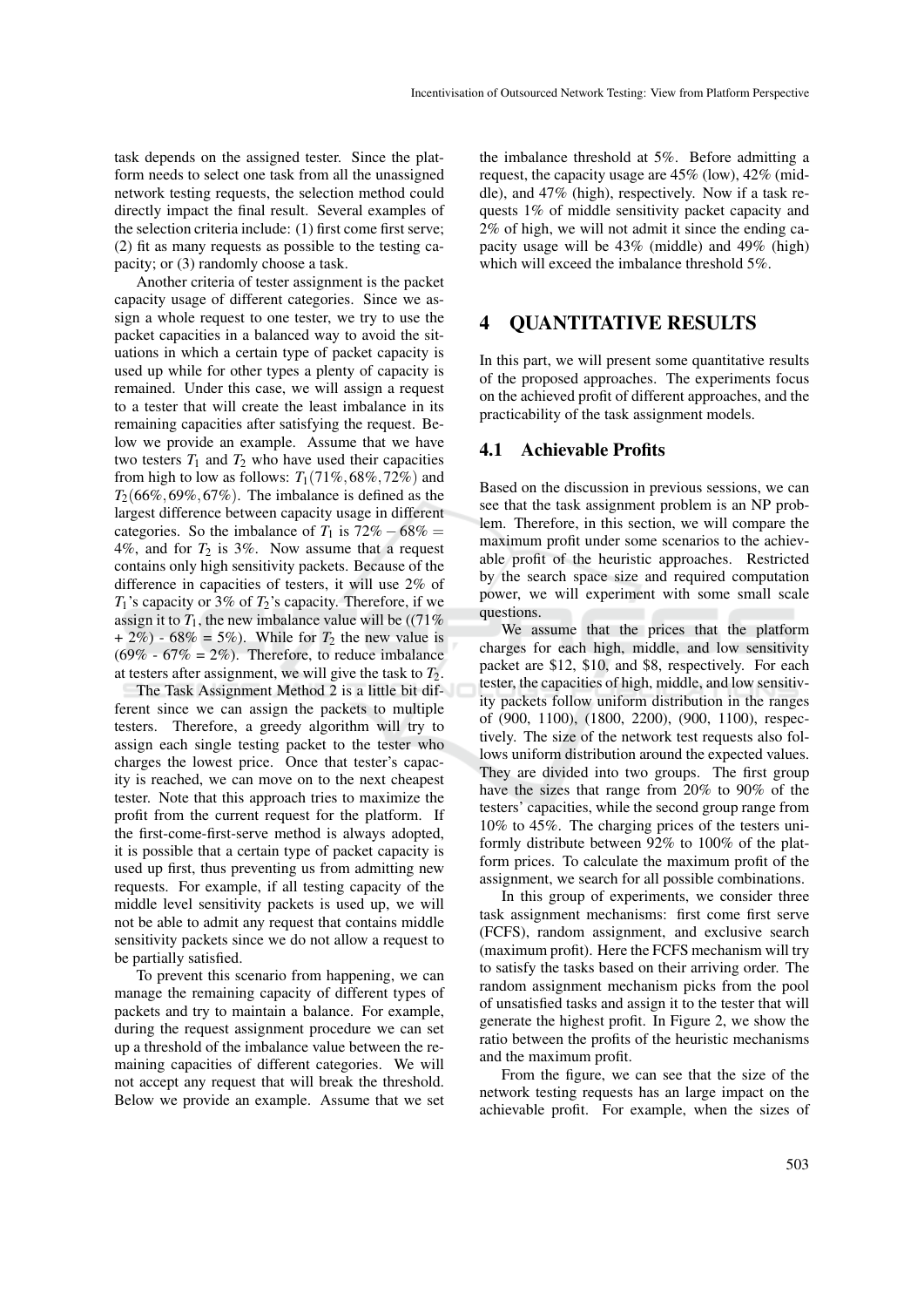the requests are comparable to the capacities of the testers (60% to 90%), very frequently we can fit only one or two requests into the tester's capacity. Therefore, the difference between the maximum profit and the achievable profits of the heuristic mechanisms is not large. As the size of the requests decreases (40% and 50%), we can assign multiple requests to a tester. Therefore, the selection of requests and testers could impact the profit a lot since a poorly designed assignment mechanism can often use low percentage of the capacity, thus causing increased differences between the maximum profit and achievable profits of the heuristic methods. When the size of the requests further decreases, we can fit many requests into the capacity of a single tester, and the percentage usage goes up again. From this point of view, after the platform learns the distribution of the request sizes, they can recruit testers with favorable capacity sizes that can help the platform to increase its profit. From another aspect, we can see that the FCFS and Random assignment mechanisms demonstrate similar performance.



Figure 2: Ratio between the maximum profit and profit of different mechanisms.

# 4.2 Comparison of Heuristic Approaches

In the second group of experiments, we will compare multiple heuristic approaches. Specifically, we study 4 heuristic mechanisms: (1) FCFS/Greedy: in this mechanism, the platform adopts the first-come-firstserve policy. A single request must be assigned to one tester who can generate the largest profit through accomplishing the request. (2) Random/Greedy: in this method, we assume that all request information is available to the platform. We will then randomly pick a request from the pool and assign it to a tester who can generate the largest profit. We will continue this procedure until all testers use up their capacities, or all requests are satisfied. From this point of view, it is similar to FCFS but we choose requests randomly instead of based on the arriving order.

The third mechanism that we experiment with is called "balanced capacity usage". In this method, we

try to assign a request to a tester to minimize the difference between the used capacity in high, middle, and low sensitivity packets at the tester. Specifically, for all tester *T<sup>j</sup>* , we try to achieve *min* (*max capacity usage difference*). The objective is to use the capacities in a balanced way so that we can assign more requests to a single tester.

Last but not least, in the 'merged' mechanism, we allow a request to be assigned to multiple testers and each accomplishes only a part of the task. In this method, the capacities of the high, middle, and low sensitivity packets of different testers are merged into their own pools. For each request, we will choose the tester who charges the lowest price to the corresponding packet type. Since different testers may charge different prices, we may assign the high sensitivity packets to one tester and the middle sensitivity packets to another tester. In this way, we can usually achieve higher profit since we will use the tester capacities more effectively.

In this group of experiments, we assume that the platform recruits 50 testers and there are 1500 requests submitted by end users. The meanings of the parameters are similar to those discussed in Section 4.1. Since we do not have the maximum profit value, in the following figures we will illustrate the absolute profit (in \$).

Figure 3 shows the quantitative results. On the Xaxis, we have the ratio between the size of the network testing requests and the tester capacity. On the Y-axis, we have the profit value. We have several observations in the figure. First, for the 'merged' mechanism, since we put all the capacities of the testers into the pools of their own categories, we can continue to satisfy requests until at least one of the categories can no longer fit any request. Therefore, we can see that the profit of the 'merged' mechanism is not largely impacted by the request size. On the contrary, for the other three mechanisms, their profit will slowly decrease as the size of the requests increases.



Figure 3: Relationship between the achieved profit and the size of testing requests.

Compared to 'FCFS/Greedy' and 'Random/Greedy', the 'Balanced' mechanism tries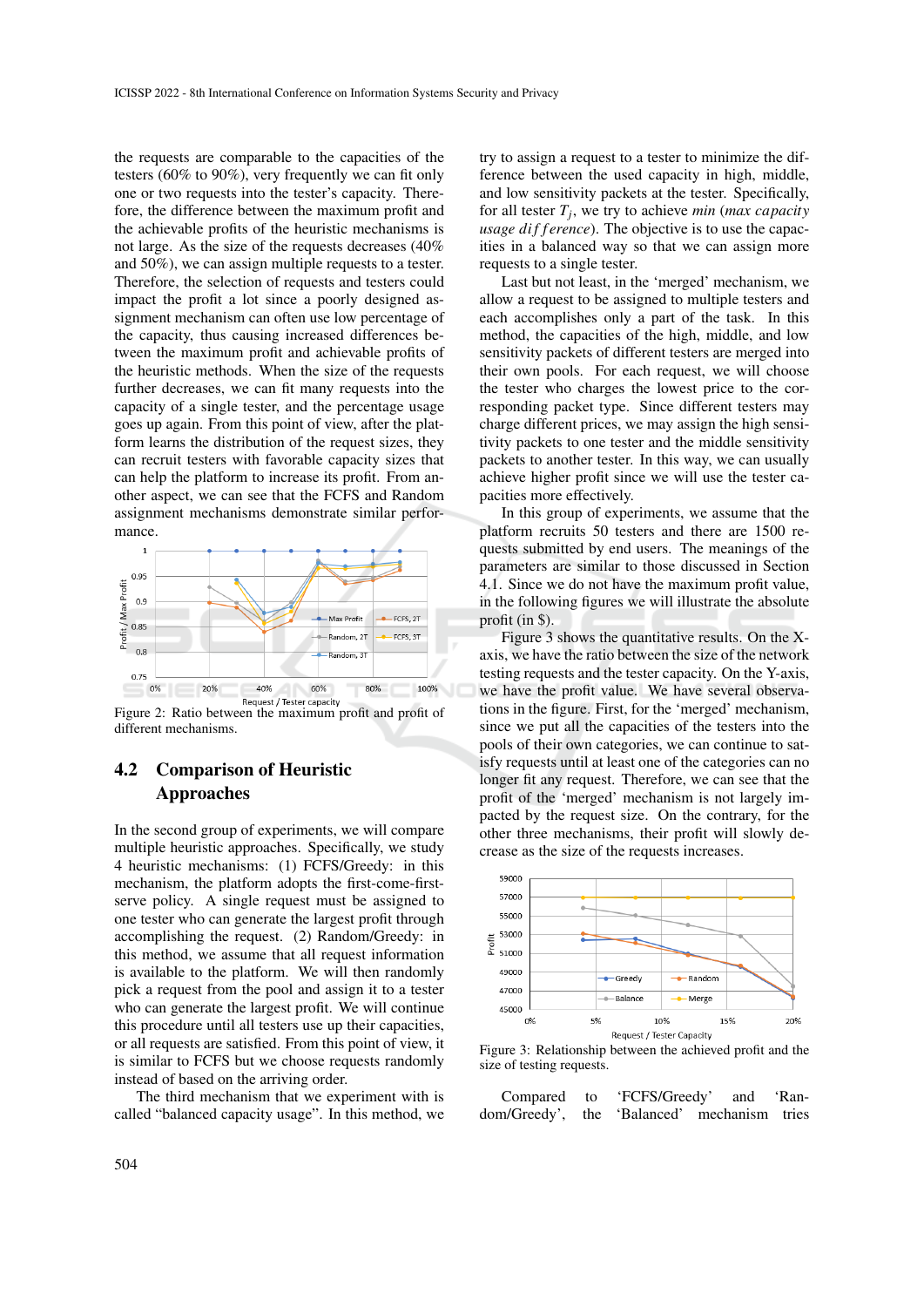to use the capacity in different categories in a strategic manner so that we can avoid the scenario that one category is exhausted while a large portion of capacities of other categories are still unused. From the figure, we can see that the 'Balanced' mechanism generates higher profit than the other two methods. As the size of the requests increases, more capacity at the testers could not be used. Therefore, the overall profit will decrease. Similar to the reason we discussed in Section 4.1, the 'FCFS/Greedy' and 'Random/Greedy' mechanisms do not demonstrate noticeable differences.

In Figure 4, we study how the price model of the testers impacts the profit of the platform. Specifically, we adjust the average price difference between the testers and the platform. In the X-direction, the average price difference increases from 2% to 10% of the platform price. On the Y-direction we show the profit. From the figure we can see that as the price difference changes, the profit increases almost linearly.



Figure 4: Relationship between the achieved profit and the prices at testers.

## 4.3 Future Extensions

In this part, we will discuss potential extensions to our approach.

#### Impacts of Price Model

This paper can be viewed as our exploration of the practicability of the outsourced network testing services. Specifically, we want to see how various factors impact the sustainability and profit of the platform. To simplify the discussion and simulation, we assume a uniform distribution of the price difference between the testers and platform and the prices do not change. In real life, both platform and testers could adopt more complicated price model. For example, they can dynamically adjust the price based on the number of requests, the number of testers, and the remaining capacity. From this point of view, maximization of the platform profit will become a more challenging question.

#### Privacy of Security Policies

Another concern of the outsourced network testing is the leakage of the network security policies of the end customers. Based on the construction and contents of the network testing packets, a tester may derive out the network security policies that the end user adopts. Therefore, should a tester turn malicious, it has the capability to design attacks based on the knowledge of the policies. To defend against such attacks, a potential mechanism is to distribute the testing traffic to multiple testers so that each party holds only a portion of the knowledge. The end user could also embed deceitful traffic into the request. Subsequent research is needed in this direction.

# 5 CONCLUSION

In this paper we investigate the problem of outsourced network test. Specifically, we focus on the working model of the platform and the possible mechanisms of task assignment. Our analysis shows that the task assignment problem is an NP problem and we need to design heuristic algorithms to assist the platform to generate higher profit. We conduct simulation to investigate the maximum profit and the achievable profits of different approaches. Our simulation shows that maintaining a balance between the remaining testing capacities of different categories will increase profit of the platform.

When we put the research problem in a larger view, the goal is to allow the platform to run the network testing services in a sustainable way. Therefore, it needs to attract enough number of end users as well as network testers to the platform. At the same time, it needs to protect the privacy of the end users. Different from the service level agreements that focus on resource usage such as CPU cycles, outsourcing of security related SLAs deserves more careful execution since a balance between safety and effectiveness of the approach must be maintained.

## **REFERENCES**

- Akcay, Y., Li, H., and Xu, S. (2007). Greedy algorithm for the general multidimensional knapsack problem. In *Annals of Operations Research*, volume 150, pages 17–29.
- Alasmari, S., Wang, W., and Wang, Y. (2020). Proof of network security services: Enforcement of security sla through outsourced network testing. In *International Conference on Communication and Network Security (ICCNS)*, pages 52–59.